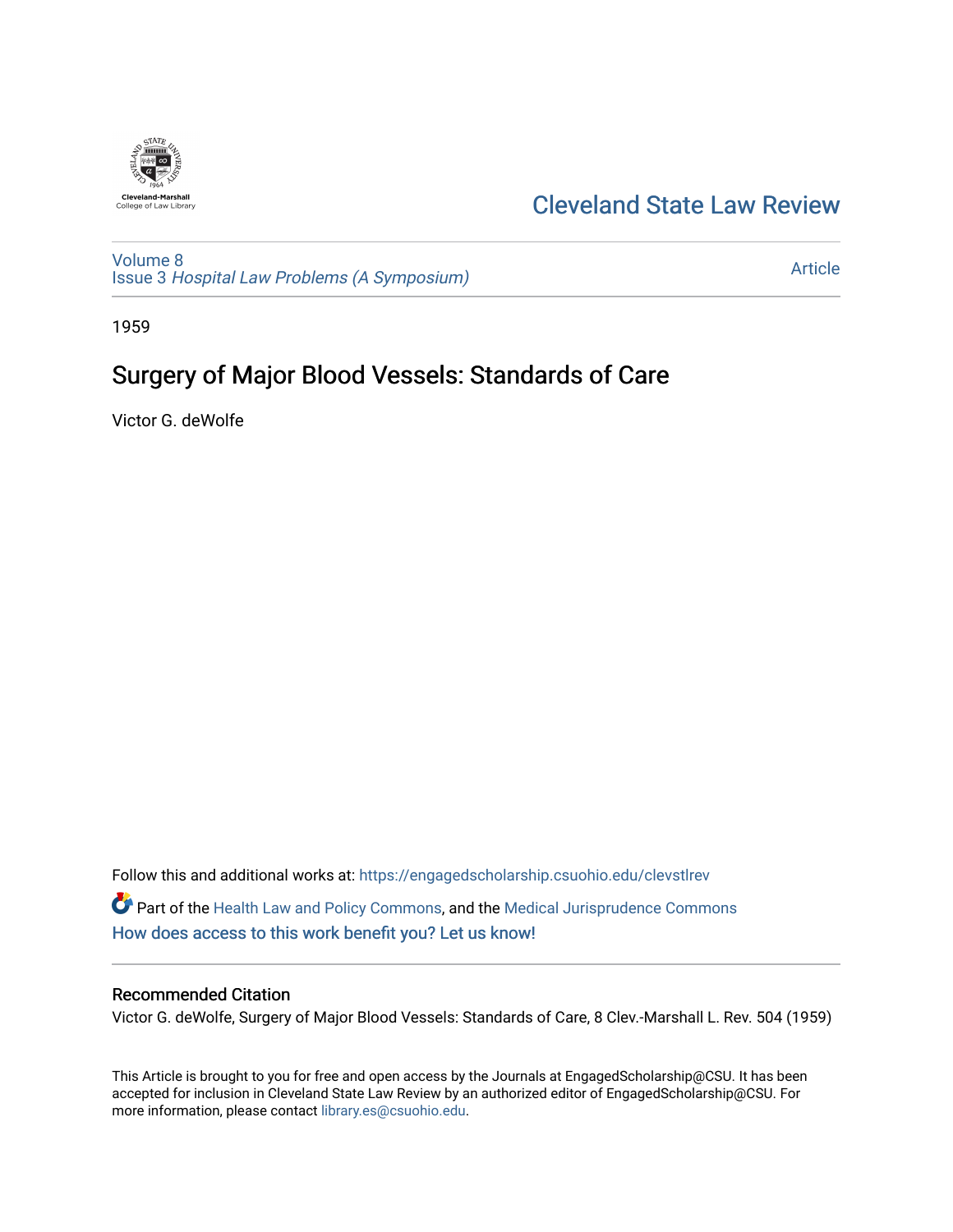## *Surgery of Major Blood Vessels: Standards of Care*

### *Victor G. deWolfe,* **M.** *D.\**

[This article presents a "technical standards of care" approach to the question of malpractice. The article describes a common disease, its symptoms and proper diagnosis, proper methods of treatment and surgery, and the probable results. The footnotes give briefly the various aspects of liability of the physician for malpractice, which liability may arise due to mistakes, negligence or unexpected occurrences in this type of treatment. The author acknowledges with thanks research assistance on points of law by B. Joan Holdridge of The Cleveland-Marshall Law Review staff.]

**T HAS BEEN WELL** established that about 60 per cent of people more than 40 years of age will die of some manifestation of arteriosclerosis-cerebral, renal, coronary or peripheral-and that arteriosclerosis continues to gain ground as this country's number one killer. Little progress has been made in discovering the cause or cure of arteriosclerosis, but in recent years dramatic progress has been made in the treatment of one type of the disease, namely, arteriosclerosis obliterans. Although the treatment does not cure the disease, the manifestations in selected cases can be completely relieved. Heretofore, the great amount of information about arteriosclerosis obliterans has been theoretical, but many features of the disease which previously were conjectural now can be demonstrated **by** angiography (the x-ray visualization of a blood vessel, following the injection of a radioopaque substance). Knowledge of the medical facts is important to attorneys handling cases involving this disease.

#### **Pathology**

Arteriosclerosis obliterans is an occlusive arterial disease due to hardening and degeneration of the arterial walls, a condition of unknown origin in which the passageway of the artery becomes smaller because of the piling up of atheromatous plaques

**<sup>\*</sup>** Department of Cardiovascular Disease, Division of Medicine, The Cleveland Clinic Foundation, and Assistant Professor of Medicine, The Frank **E.** Bunts Educational Institute, Cleveland, Ohio.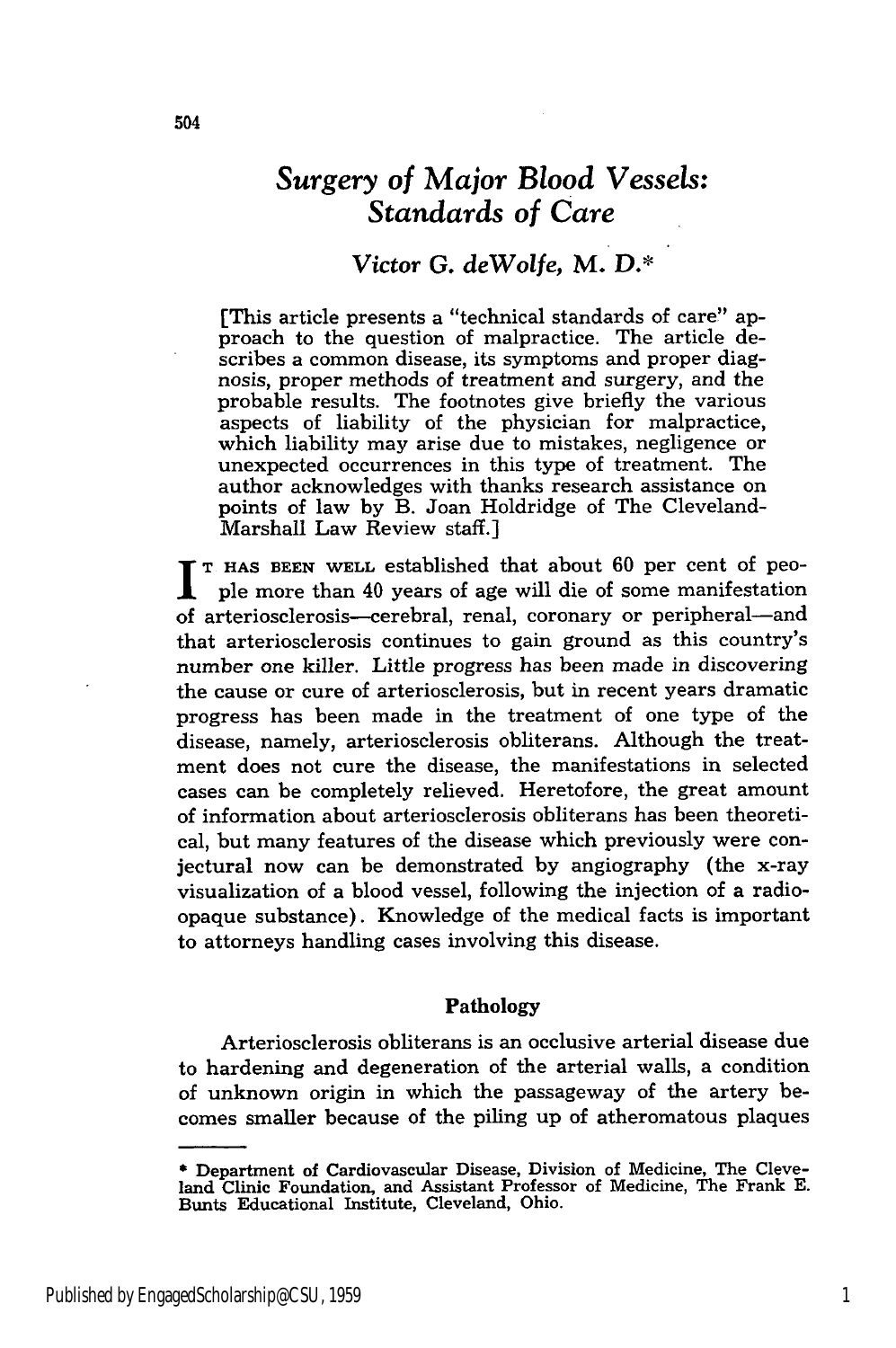in the inner coat of the artery, which becomes greatly thickened. Clotting may occur on these plaques and cause complete occlusion. Occasionally, hemorrhage within the walls of the artery also will occlude the passageway of the artery and result in a complete block. Microscopically, the degenerative nature of arteriosclerosis obliterans is characterized by a greatly thickened inner coat and occlusion of the passageway of the artery by a clot that becomes organized and often becomes calcified. The middle coat, the outer coat and the tissue around the artery, the veins and the nerves are free of the disease.

The disease develops slowly and insidiously, and meanwhile collateral vessels form. The collateral vessels usually are adequate to maintain the viability of the affected part. This collateral circulation develops as the need arises by dilation and growth of pre-existing arterial channels. However, in most cases, the collateral circulation is not sufficient to prevent symptoms, especially during exercise, and the typical symptom of intermittent pain in the leg when walking will appear. As the disease progresses, collateral vessels may become occluded, pain may occur while the patient is resting, and ulceration and gangrene may develop.

When a clot forms in situ and suddenly occludes an artery, the condition is similar to that which occurs when an embolus (a clot which circulates in the blood stream and obstructs a blood vessel) suddenly occludes an artery. Collateral vessels do not have time to develop, marked deficiency of blood to the part and gangrene frequently occur, and amputation often is necessary. Acute occlusion is not the rule in cases of arteriosclerosis obliterans, which usually develops slowly and insidiously.

As a result of a study of more than 800 angiograms, two distinct types of arteriosclerosis obliterans have been recognized. The first type occurs in elderly patients, predominantly men, whose average age is 65 years. The patients have severe and diffuse arterial disease and 20 per cent of them are diabetic.

The second type of arteriosclerosis obliterans occurs in patients whose average age is about 50 years. The pathologic changes, however, are the same as those in the first type of the disease with the exception that the occlusion tends to be localized and the arteries elsewhere in the body are relatively free of the disease. Patients with this type of the disease respond favorably to resection of the involved segment and its replacement with a graft.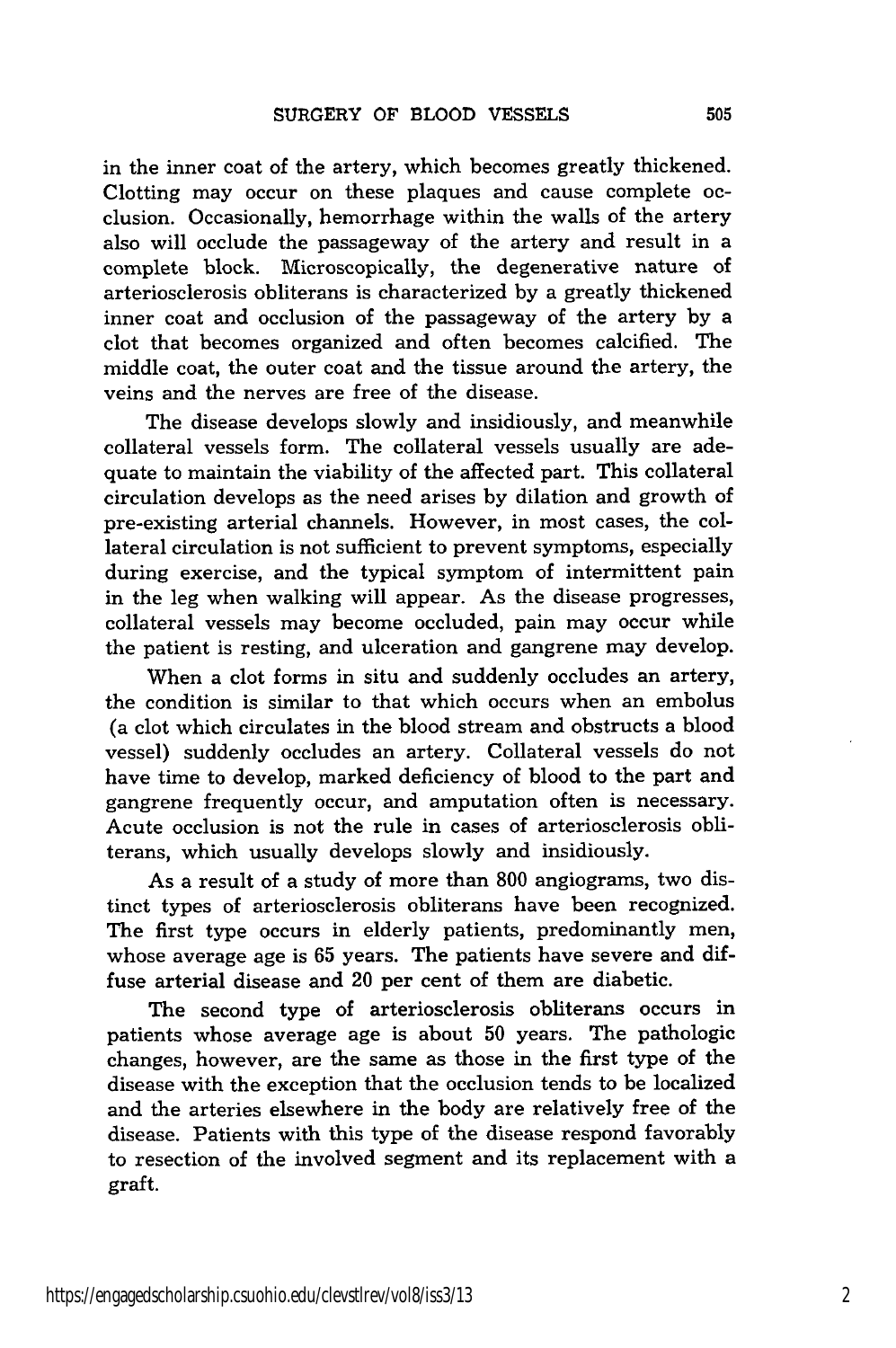#### Symptoms and Signs

The first symptom of arteriosclerosis obliterans almost always is intermittent pain in the leg when walking except in cases of acute occlusion. The patient will state that he can walk only a certain distance before the onset of pain, fatigue or a cramp causes him to stop. When he stops, the distress disappears in a minute or two, and he can then walk the same distance again. Most people think that the pain occurs only in the calf. It is true that it occurs more frequently in the calf, but it can and frequently does occur at other levels, depending on the site of the occlusion. When the aorta or iliac arteries are involved, the pain is in the hip; when the external iliac and common femoral arteries are involved, it usually is in the thigh; when the superficial femoral artery is involved, it is in the calf; and when the arteries of the leg are involved, the pain frequently is in the foot. Thus, the level of the pain is a reliable indication of the location of the block in the artery.

As the disease progresses, coldness and numbness may occur in the foot, and pain eventually may occur when the patient is at rest. This pain becomes worse at night. It is a relentless, gnawing pain, which sometimes is relieved when the patient sits up and hangs his foot over the side of the bed. It often causes the patient to spend his nights sleeping in a chair. Eventually ulceration and gangrene may occur.

If intermittent pain is the only symptom at the time of physical examination, the nutritional status usually is good. However, as the disease progresses and pain occurs when the patient is at rest, the foot will be cold and there often will be changes due to the poor circulation, such as poor growth of the nails, a dry scaly skin, athlete's foot, ulceration and gangrene.

#### **Diagnosis'**

It is relatively simple to make a diagnosis of arteriosclerosis obliterans on the basis of the history, the presence of intermittent pain in the leg, the absence of pulsation, the occurrence of

(Continued on next page.)

<sup>1</sup> Generally speaking, a physician is not liable for a mistake in diagnosis provided that he exercised due or ordinary skill, care, diligence and **judg-**ment in making it. The mere proof that a wrong diagnosis was made will not support a verdict against a physician, for there must also be proof that the mistake was due to his failure to exercise that requisite degree of care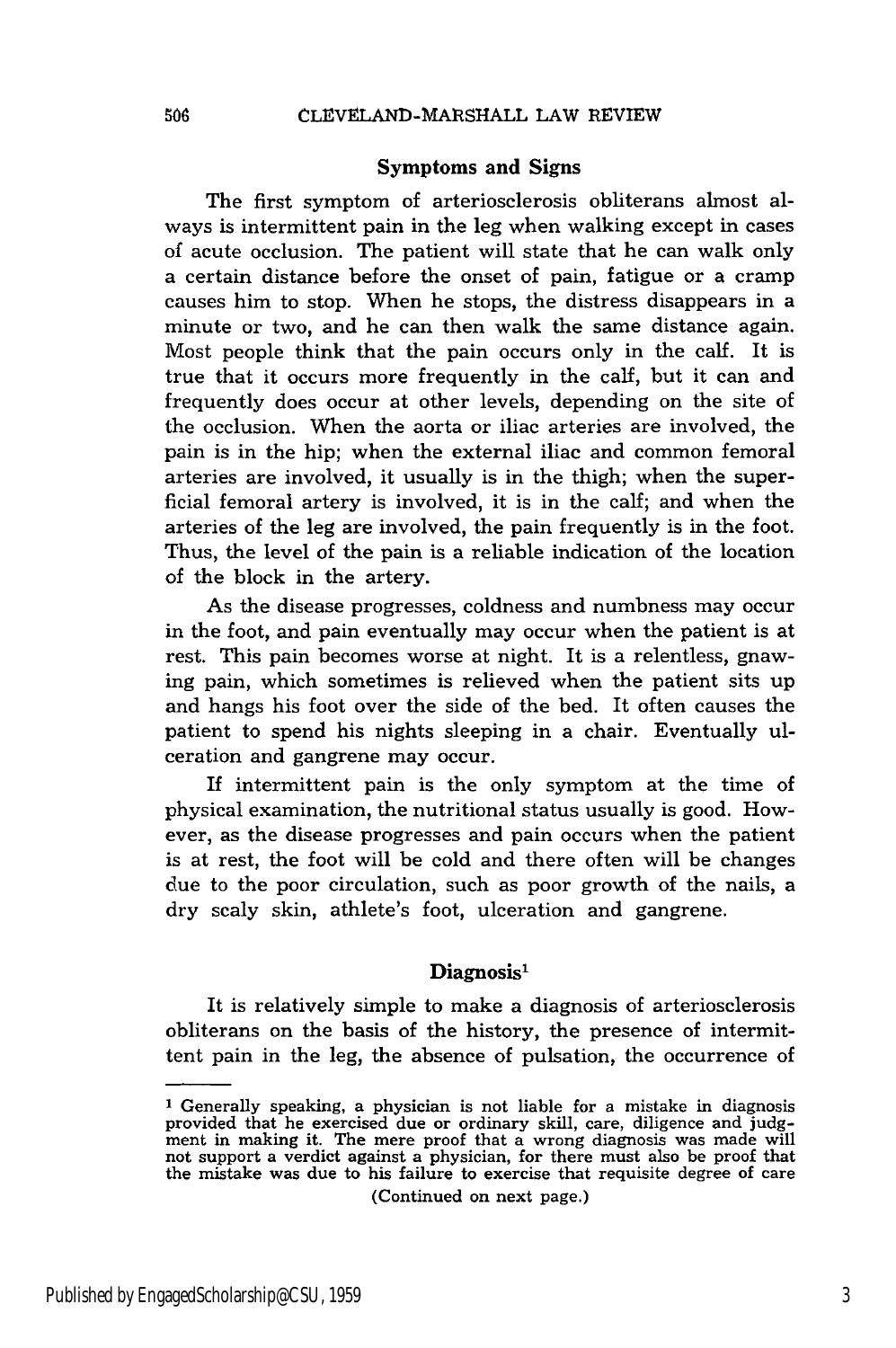pallor when the leg is elevated, and the occurrence of rubor (redness) when the leg is depressed. However, there are certain important features that cannot be learned by physical examination, and these demonstrate the extremely valuable contribution of angiography.2 On an angiogram one can see the exact location of the occlusion, and the location of other occlusions. One can tell whether or not the vessels below the occlusion are open, and this is of the utmost importance if grafting is to be considered, because these vessels must be open if a graft is to be successful. Moreover, one can learn about the status of the collateral circulation, which is important in the prognosis of the disease. Finally,

(Continued from preceding page.)

and skill. Atkins v. Humes,\_\_Fla.... 107 So. 2d 253 (1958); Crovella v. Cochrane, --Fla.\_, 102 So. 2d 307 (1958); Booth v. U. **S.,** 155 F. Supp. 235 (Ct. Cl., 1957); Skodje v. Hardy, 47 Wash. 2d 557, 288 P. 2d 471 (1955).

Thus, liability would not arise where the symptoms of the patient are obscure or such that even a skilled practitioner might be mistaken in his diagnosis, but where the symptoms are so well known that a responsible, competent physician or surgeon ought to be able to diagnose the disease, his negligence in failing to do so is presumed. McHugh v. Audet, 72 F. Supp. 394 (D. C. Pa., 1947); Williams v. Chamberlain, -Mo.\_ 316 S. W. 2d 505 (1958). A patient is entitled to thorough and careful examination by the physician insofar as the condition of the patient and the attending circumstances will permit. Mayo v. McClung, 83 Ga. App. 548, 64 **S.** E. 2d 330 (1951); Johnson v. Borland, 317 Mich. 225, 26 N. W. 2d 755 (1947).

An incorrect diagnosis of a patent's condition may have harmful results because improper treatment is instituted or because the patient loses the opportunity to receive proper treatment. When the failure to treat the actual disease is relied upon to establish liability, it has generally been held that it is necessary to show that the condition was in fact one which might have been expected to respond to proper treatment if such treatment had been immediately begun. Huffman v. Lindquist, 37 Cal. 2d 465, 234 P. 34, 29 A. L. R. 2d 495 (1951); Pellota v. Whiting, 132 F. 2d 857 (C. A. 2, 1943).

And in cases where the harmful results are allegedly produced by the treatment given, following incorrect diagnosis, it is necessary to distinguish between the results actually produced by the treatment and those which are a natural consequence of the progression of the patient's disease. Domenci v. Pratt, 111 Vt. 245, 13 A. 2d 204 (1940); Clark v. George, 148 Minn. **52, 180 N.** W. **1011 (1921).**

<sup>2</sup>It has been generally held that it is a matter for the jury, after proper instructions from the trial court, to determine whether, under all the cir-cumstances of the case, the physician or surgeon is guilty of negligence in failing to make tests or in failing to resort to other methods in order to determine the necessity of operation, or special treatment, or a different mode of treatment. Wade v. Ravenswood Hospital Assn., 3 Ill. App. 2d 102, 120 N. E. 2d 345 (1954); Friedman v. Dresel, 139 Cal. App. 2d 333, 293 P. 2d **488** (1956); Sibert v. Boger,\_\_Mo.\_, 260 **S.** W. 2d 569 (1953). However, the failure to use such other methods (such as X-ray pictures) is almost uni-<br>versally held to establish a prima facie case of negligence which is sufficient to support a verdict of the jury unless rebutted by the defendant. Agnew v. City of Los Angeles, 82 Cal. App. 2d 616, 186 P. 2d 450 (1947); Kingston v. McGrath, 232 F. 2d 495 (C. A. 9, 1956).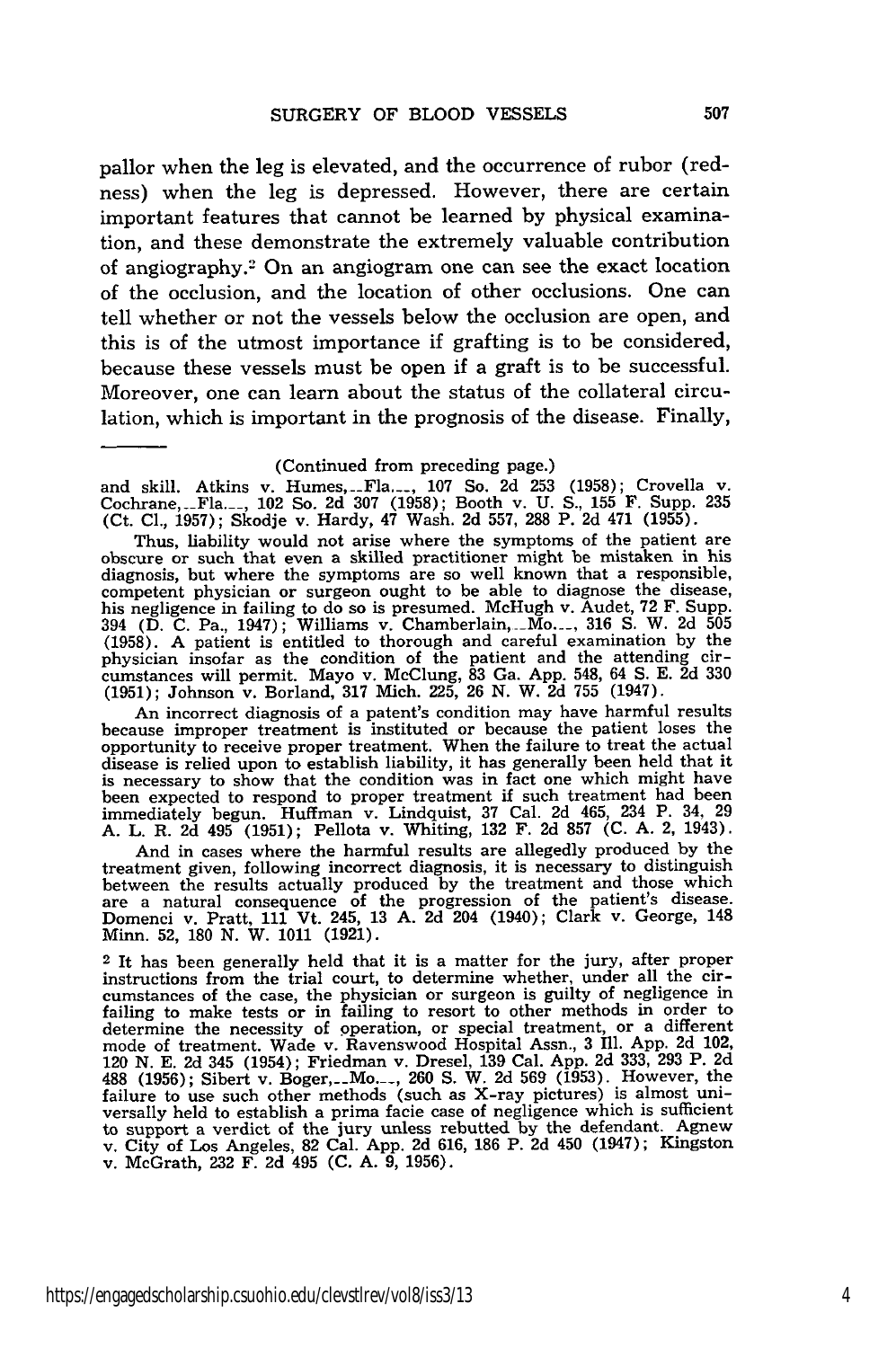the angiogram will indicate the best level for amputation<sup>3</sup> when this is necessary. It particularly will indicate whether amputation can be performed below the knee, which is important to the patient.

Angiography<sup>4</sup> must be adequately detailed. In cases of high occlusion in the aorta or in the iliac vessels of the abdomen, one should make an aortogram, and a retrograde femoral arteriogram should be made if the lower end of the block cannot be seen on 'the aortogram. A routine "prograde" femoral arteriogram also should be made to determine whether the runoff is good in the extremities. Only bilateral femoral arteriography is necessary in cases of occlusion of the femoral artery in the thigh.

On the basis of the history and physical findings, one frequently can predict rather closely what will be seen on angiograms. In cases in which the only symptom is intermittent pain when walking, one would expect the angiogram to disclose mild diffuse disease or a segmental block. In from 50 to 60 per cent of such cases, the segmental block will be amenable to resection and grafting. In cases in which the patients have more severe symptoms, such as ulcers or pain which occurs at rest, one can expect the angiogram to disclose severe disease, segmental occlusion and diffuse disease, or multiple segmental blocks.

#### **Natural History and Angiographic Patterns of Arteriosclerosis Obliterans**

From the study of many hundreds of arteriosclerotic patients it is now possible to trace the natural history of the disease **by** angiographic methods. This is another example of the value of angiography. Three typical patterns have been evolved from this study: **(1)** that showing only diffuse disease of the inner coat's occlusion, (2) that showing a segmental block with refilling

508

**<sup>3</sup>**There have been decisions which hold that the degree of care required is much higher where the operation or treatment contemplated will result in maiming, disfigurement or sterilization, and that any negligence in the diagnosis and treatment of such cases is actionable. Bang v. Charles T. Miller Hospital, **251 Minn.** 427, **88 N.** W. **2d 186 (1958).**

<sup>4</sup>**A** physician is under a duty to call in an expert in reading diagnostic devices whenever a condition appears upon the graph or picture with which he is not fully familiar. Failure to call in such a specialist may be actionable negligence. Lippold v. Kidd, **126** Or. 160, **269** P. 210, **59** A. L. R. (1928); Kuhn v. Banker, **133** Ohio St. 304, 13 N. E. 2d 242, 115 A. L. R. **292** (1938).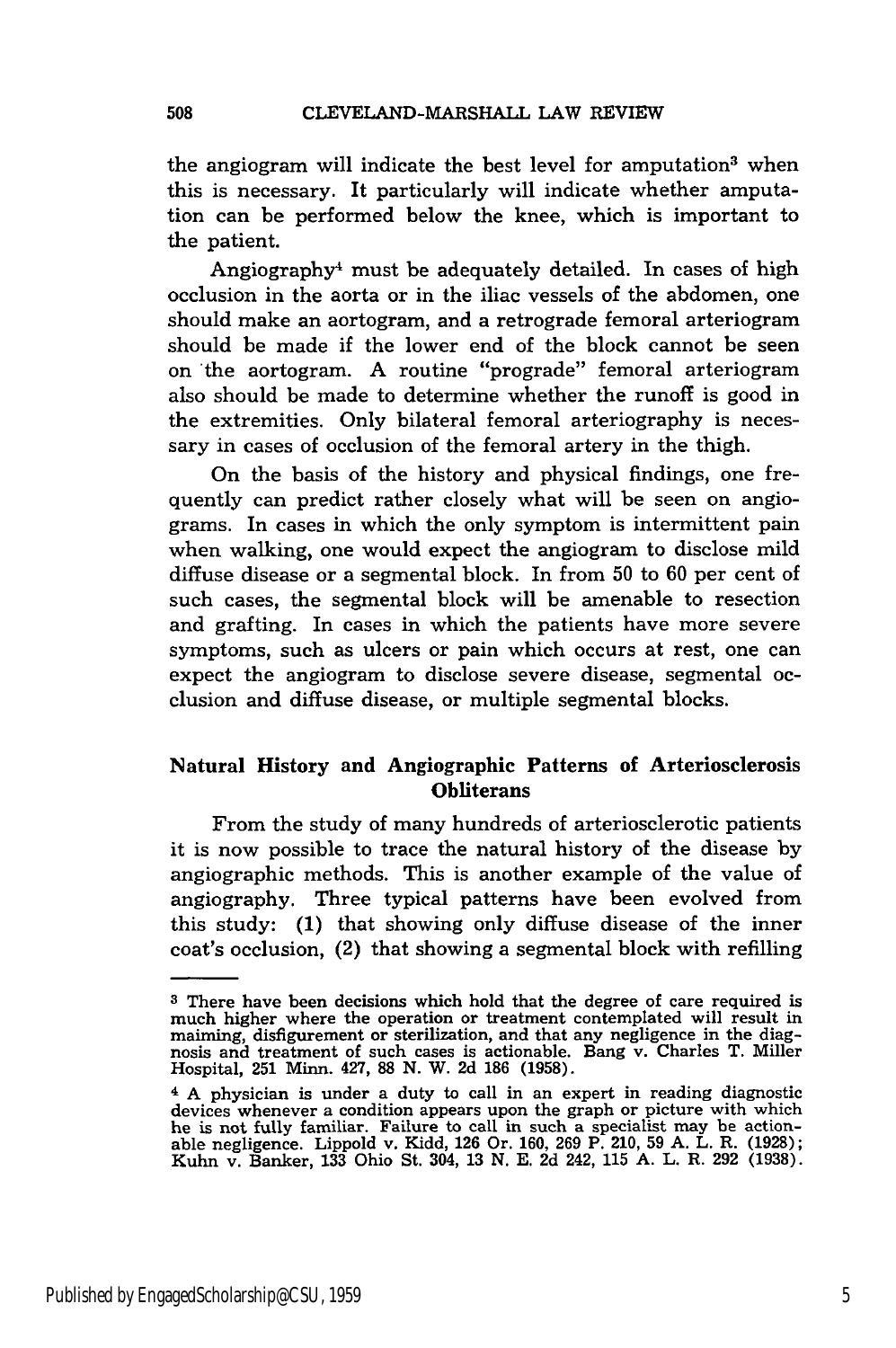of the parent vessel, and (3) that showing a nonsegmental block without refilling. Those angiographic pathologic patterns that best illustrate the natural history of this disease will next be described.

In the first stages there are slight irregularities in the outline in the femoral arteriogram of the superficial femoral artery as it passes through Hunter's canal. These irregular areas are plaques in the artery, and we consider them to be an early stage in the development of arteriosclerosis obliterans. As the disease progresses, the passageway becomes narrowed and finally becomes completely occluded. Occlusions tend to occur in Hunter's canal, possibly for mechanical reasons. Blocks in the superficial femoral artery almost always start there. Forks in the blood vessels also are sites in which blocks frequently occur.

In the next stage of the disease, a clot forms on a plaque and causes a small segmental block. The arteries are free of disease above and below the occlusion. The patient is an excellent candidate for resection of the occluded segment and grafting.

With more severe disease, the superficial femoral artery may be blocked at its origin. Good refilling of the main artery is not evident, and there is no flow below the knee. Since there is no outflow, the lower segment of the artery is not suitable for the attachment of a graft. Such a patient is not a candidate for a grafting operation, but probably is a candidate for either sympathectomy (cutting of a nerve) or an amputation.

In the case of diffuse disease of the superficial femoral artery without a block, if a block should occur, the patient would not be a suitable candidate for a grafting operation. In cases of this type, grafting is often attempted as a desperation procedure, but, as a general rule, the rate of success is much lower than it is in cases in which the patients are relatively free of extensive disease.

The development of the disease in the abdomen can be traced in a similar manner by aortography. Almost all occlusions of the arteries of the abdomen and pelvis are amenable to grafting, and this operative procedure is successful in a large percentage of cases.

Diffuse disease of the aorta and of the common and external iliac arteries also may occur without occlusion. The symptoms are mild, and operation is not performed unless serious trouble develops.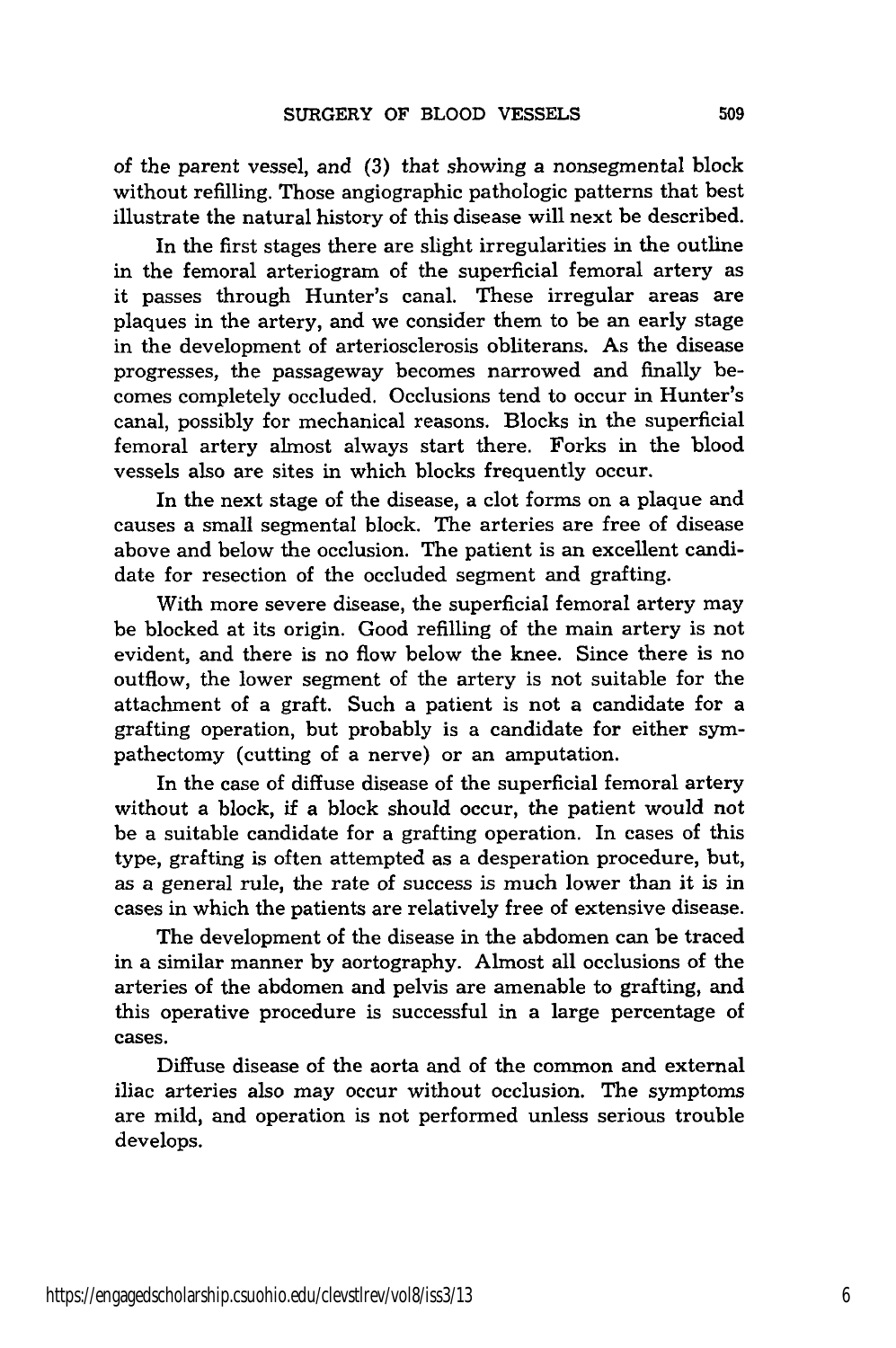#### Treatment

The following question frequently is asked: What happens if a grafting operation is not performed in cases of arteriosclerosis obliterans? In some cases, no difficulty will occur.<sup>5</sup> However, the disease usually tends to progress in one of the following ways: (1) There may not be any change in the symptoms, that is, the block may become longer but may not interfere with the collateral vessels; (2) there may be a slow increase in symptoms as small collateral vessels become occluded as the disease progresses; (3) there may be a rapid increase in the severity of the symptoms, particularly in elderly patients who have diabetes.

Arterial grafting should be done when possible in cases of arteriosclerosis obliterans.6 When it cannot be done because of

Not only must the physician exercise this requisite degree of skill and care, but he must also exercise diligence and good judgment to accomplish the purpose for which he is employed; i. e., he must exercise his best **judg-**ment, the judgment of a physician. Christian v. Wilmington General Hospital Assn., 50 Del. 552, 135 A. 2d 727 (1957); Stallcup v. Coscarart, 79 Ariz. 42, **282** P. 2d 791 (1955); Wilson v. Martin Memorial Hospital, 232 N. C. 362, **61 S.** E. **2d** 102 (1950).

(Continued on next page.)

**<sup>5</sup>**As a general rule, a physician, **if** he knows that the treatment he has adopted is unnecessary or will probably be of little or no benefit, or that there is another method of treatment that is more likely to be successful which he has not the training or facilities to give and which may be given by accessible specialists, is under a duty to advise his patient of these facts, and his failure to do so constitutes a breach of his professional duty to his patient. Tvedt v. Haugen, 70 N. D. 338, 294 N. W. 183, 132 A. L. R. 379 (1940); Smith v. Mallinckrodt Chemical Works, 212 Mo. App. 158, **251 S.** W. 155 (1923). Thus, when a physician tells a patient that he needs an un- necessary operation or where he assures him that a certain treatment will effect a cure, knowing in advance that it will not, such assertion may be such a misrepresentation of fact as to make the physician liable for fraud in case an action thereon is brought by the patient. Hedin v. Minneapolis Medical & Surgical Institute, 62 Minn. 146, 64 N. W. 158, 35 L. R. A. 417, 54 Am. St. Rep. 628 (1895). Or where the disease is incurable or not responding to treatment, failure so to advise the patient is negligence. Baldor v. Rogers, -Fla... 81 **S.** 2d 658, 55 A. L. R. 2d 453 (1954); Beardsley v. Ewing, 40 N. D. 373, 168 N. W. 791 (1918).

**<sup>6</sup>** The physician is in a position of trust and confidence as regards his patient, and it is his duty to act with the utmost good faith toward the patient. Adams v. Ison,\_\_Ky. App.... 249 **S.** W. **2d 791** (1952); Wohigemuth v. Meyer, 139 Cal. App. 2d 326, 293 P. **2d** 816 (1956). Thus he impliedly contracts and represents that he possesses the ordinary degree of skill and learning commonly possessed by reputable physicians in the same general line of practice in the same locality. Agnew v. City of Los Angeles, 82 Cal. App. 2d 616, 186 P. 2d 450 (1947); Snyder v. Pantaleo, 143 Conn. 290, 122 A. 2d 21 (1956); Kingston v. McGrath, 232 F. 2d 495 (C. A. 9, 1956). However some courts now hold that due to our advanced means of communication, the test should be whether or not the degree of skill and care exercised was the same as that commonly possessed by reputable physicians in similar localities. This test would protect the patient in an area where the doctors have not kept up with the general medical advances while the first test would not. Hoover v. Geiss, 2 Wash. 2d 237, 97 P. 2d 689 (1940); Goheen v. Graber, 181 Kan. 107, 309 P. **2d** 636 (1957).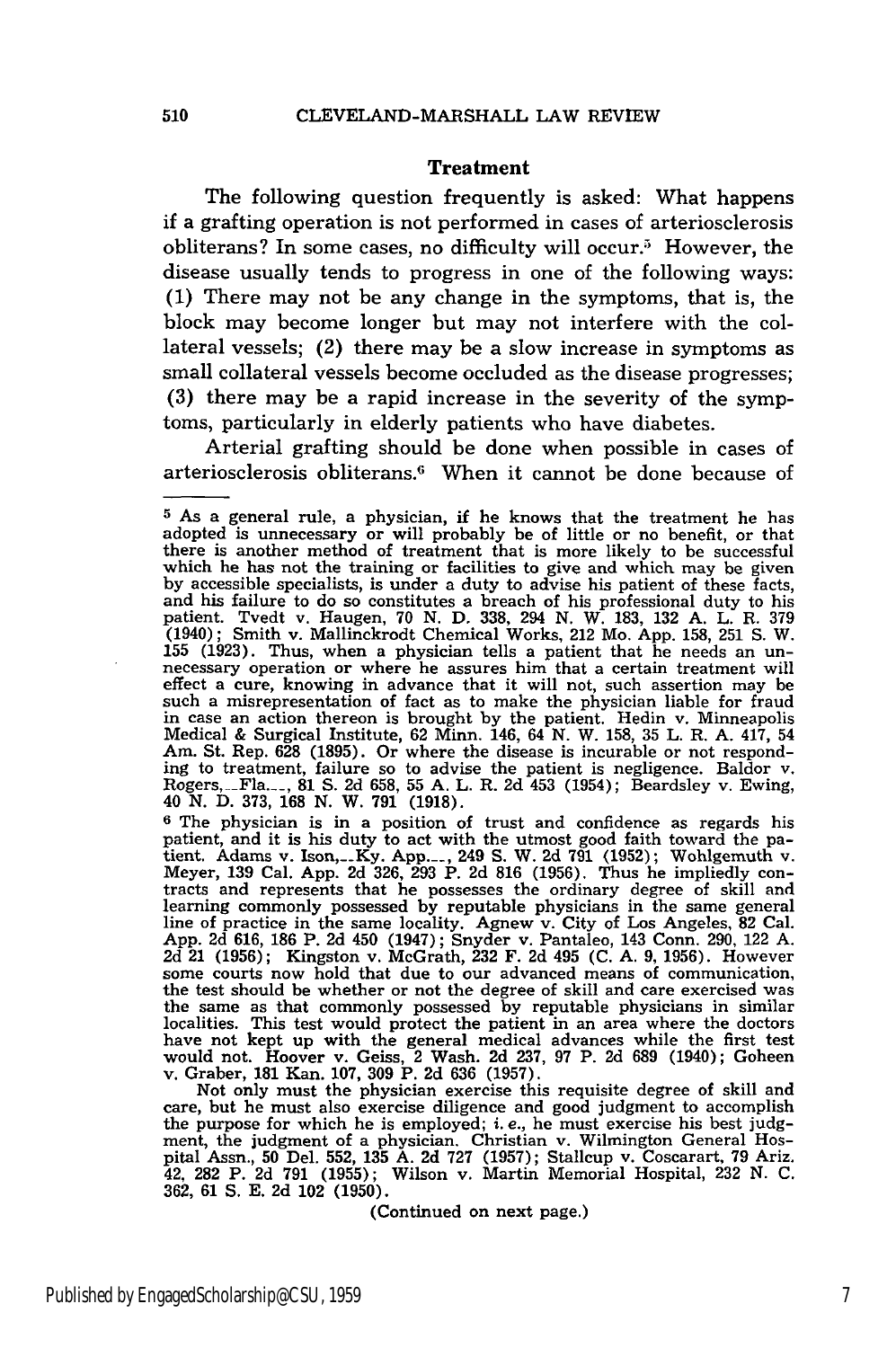a contraindication or because of a patient's refusal,<sup>7</sup> the patient should be given a simple program of conservative care. This has been found to be as effective as all of the elaborate apparatus and drugs advocated over the years.

If intermittent pain is the only symptom, the patient should be told to stop smoking and be instructed in the care of the feet, that is, how to avoid infection, calluses, corns, athlete's foot, etc. He should elevate the head of the bed on blocks to a height of 4 to 6 in., because the optimal amount of blood flow to the lower extremities is obtained with the bed in this position. He should

#### (Continued from preceding page.)

Courts have held that it is the physician's duty to keep abreast of progress in the profession and to utilize accepted and recognized methods both in diagnosis and treatment. Reed v. Church, 175 Va. 284, 8 **S.** E. 2d 285 (1940); Stone v. Goodman, 241 App. Div. 290, 271 N. Y. **S.** 500 (1934).

Since the duty of the physician to exercise the requisite degree of skill and care is predicated by the law on the relation of physician and patient, it makes no difference whether the services are rendered gratuitously or not. Kershaw v. Tilberry, 214 Cal. 679, 8 P. 2d 109 (1932).

It should be noted that a greater degree of skill is expected of the specialist than of the general practitioner, and the law therefore holds him to a higher degree of care. Carbone v. Warburton, 11 N. *J.* 418, 94 A. 2d 680 (1953); Rule v. Cheeseman, 181 Kan. 957, 317 P. 2d 472 (1957). This higher degree of care is determined by the degree of skill ordinarily exercised by specialists in the same field of practice. Crovella v. Cochrane, **Pla.**<sub>—1</sub>, 102 S. 2d 307 (1958).

**<sup>7</sup>**Since an operation without the consent of the patient is a trespass and constitutes a technical assault and battery, the surgeon may not operate unless specific consent is obtained. Bakewell v. Kahle, 125 Mont. 89, 232 P. 2d 127 (1951); Cody v. Fraser, 122 Colo. 252, 222 P. **2d** 422 (1950). Furthermore any extension of the operation beyond that to which consent has been given will result in liability, unless need for such further surgery develops or becomes apparent during the operation for which consent was<br>given and such further surgery is necessary for the preservation of the life<br>or health of the patient. Reddington v. Clayman, 334 Mass. 244, 134 N. E<br> P. 2d 131 (1958).

It would seem that the confidential relation between physician and patient imposes a duty upon the physician to inform his patient of the nature and character of his disease or injury unless the patient himself specifically indicates a desire not to know. Lund, The Doctor, The Patient<br>and The Truth, 19 Tenn. L. R. 344 (1946). Thus if it is known that a<br>particular treatment involves certain dangers, such aspects of the treatment<br>m sent obtained from the patient is invalid and the obtaining of such consen without such explanation may be considered to be fraud. Salgo v. Leland<br>Stanford Jr. University Bd. of Trustees, 154 Cal. App. 2d 560, 317 P. 2d 170<br>(1957); Hobbs v. Kizer, 236 F. 681 (8th Cir., 1916).<br>In addition, it has

may constitute criminal assault. King, **A** Lawyer Prescribes a Cure for Ghost Surgery, 13 Medical Economics 410 (1954). But a recent New York case has again held that liability does not arise merely because a surgeon case has again held that liability does not arise merely because a surgeon other than the one to whom the consent was given performed the operation. McAlpin v. Brown, \_\_Misc.\_, **181 N.** Y. **S. 2d 525 (1958).**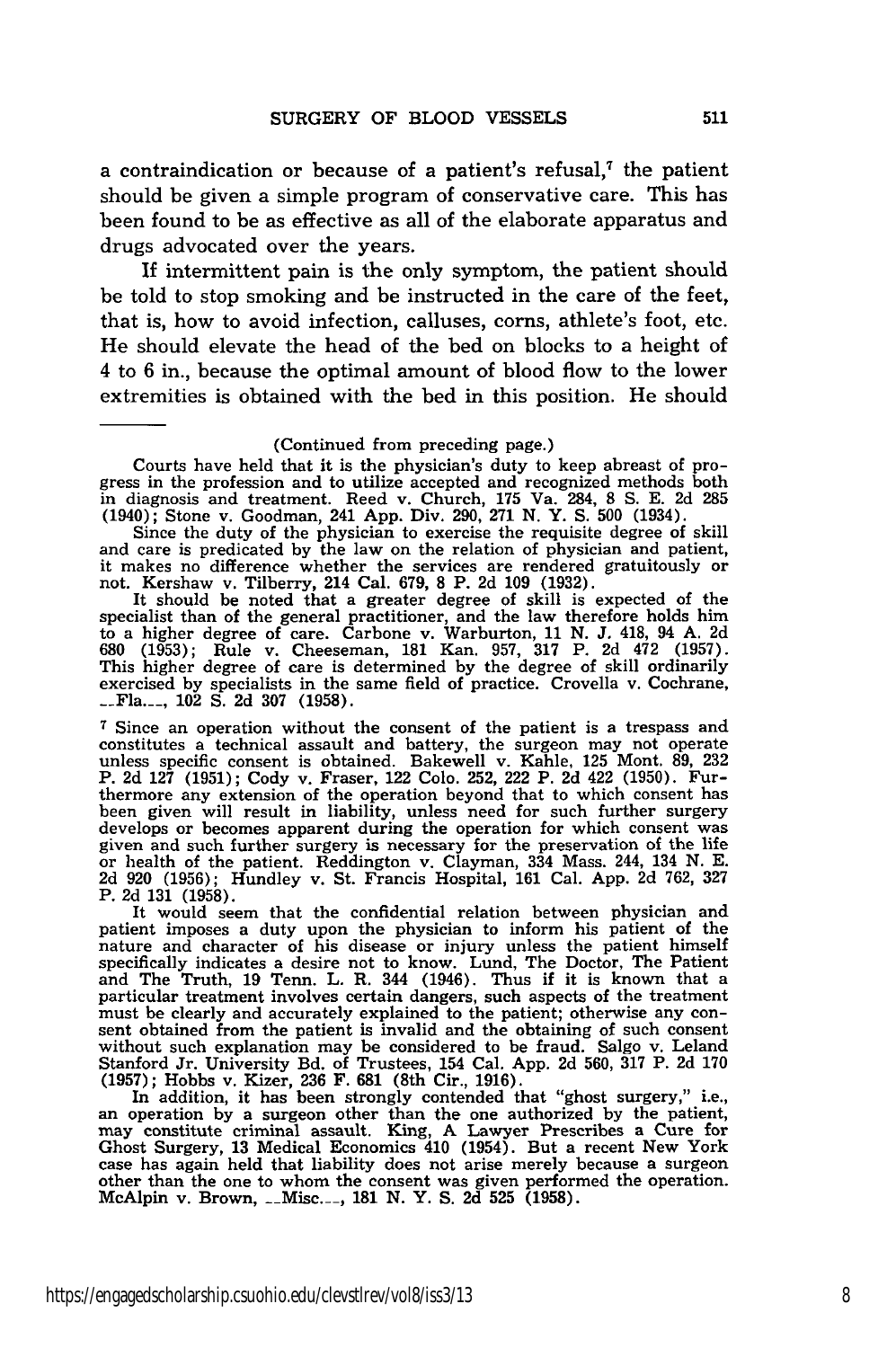be encouraged to walk as much as he desires, because walking helps the development of the collateral circulation, but he should walk slowly and stop at the first sign of distress.

Vasodilator drugs are not recommended as they have been found useless in cases of this disease. They frequently will dilate the normal vessels, but will not dilate the abnormal vessels. This could be harmful if blood is shunted from the diseased vessels to normal vessels. Most workers in the field of peripheral vascular diseases regard attempts at generalized vasodilation as futile. However, if severe disease develops and is accompanied by pain which occurs when the patient is at rest, local vasodilation is useful, and a series of lumbar nerve blocks and sympathectomy often are worthwhile.

When small ulcers develop, all of the measures mentioned previously should be used in addition to bed rest, use of bland foot soaks, administration of antibiotics, and local application of antibiotic ointments. When large ulcers or gangrene occurs, amputation must be performed. Sympathectomy is useful if smoking has been discontinued entirely, if conservative measures have proved ineffective, if the disease is progressing, and if lumbar sympathetic blocks have produced an adequate response.

Arterial grafting is essential in cases of aneurysm of the aorta or arteries of the lower extremity, and it should be performed whenever possible.<sup>8</sup> This statement applies particularly to cases of aneurysm of the abdominal aorta, because 90 per cent of the patients will die if the aneurysm is not removed. Grafting also is useful for arterial insufficiency resulting from old emboli and for the correction of arteriovenous communications.

#### Results<sup>9</sup>

Between March 1, 1954 and June 1, 1958, an arterial grafting operation was performed in 525 cases of arteriosclerosis obliterans or aneurysm. Freeze-dried homografts, sterilized with ethylene

**<sup>8</sup>** In the presence of absolute emergency the law presumes constructive consent to do what is necessary to save life; emergency having been defined as "an unforeseen combination of circumstances which calls for immediate action." Wheeler v. Barker, 92 Cal. App. 2d 776, **208** P. 2d **68** (1949). In fact it has been held that it is the surgeon's duty in an emergency endanger- ing the patient's life or health to do whatever the occasion demands, within, of course, the usual practice among surgeons in the same field, irrespective of prior consent. Jackovach v. Yocom, 212 Iowa 914, 237 **N.** W. 441, 76 **A.** L. R. 551 (1931); Kennedy v. Parrott, 243 **N. C.** 355, 90 S. E. **2d** 754 (1956).

**<sup>9</sup>**Under the Code of Hammurabi, Babylon, about 2250 B.C.: "If a physician make a deep incision upon a man with his brazen lancet and cause the (Continued on next page.)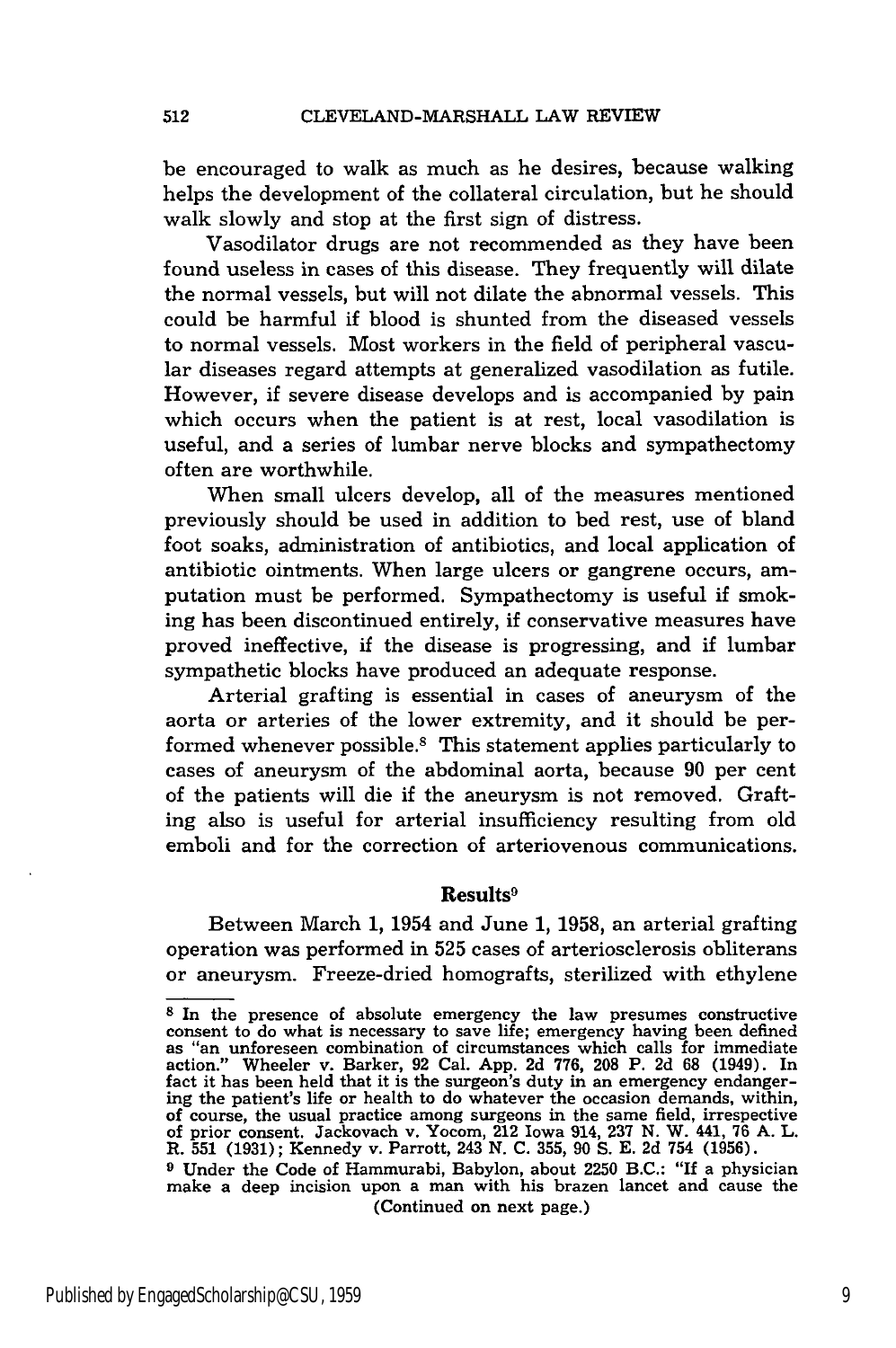oxide, were used in all of the cases because a superior artificial one had not yet been developed, because this type of graft has proved satisfactory in a high percentage of the cases, and because an attempt was made to keep the series "pure" so far as the grafting material was concerned.

The operation was elective in 361 cases and nonelective in 164 cases. In the cases in which the operation was elective, the symptoms were not urgent, and the patients could be treated surgically at the convenience of all parties concerned. The patients usually had intermittent pain when walking, or had an aneurysm that was not leaking or painful. In cases in which the operation was nonelective, the patients had ulcers or gangrene that otherwise would have made amputation inevitable, or they had a leaking or painful aneurysm and death seemed to be imminent.

Death occurred in 56 of the entire group of 525 cases.

In analyzing the results, the graft was considered successful if pulsation in the lower portion of the involved artery was restored postoperatively. If pulsation in the lower portion of the involved artery could not be felt postoperatively, the graft was considered a failure. Furthermore, the results were classified as an initial failure and as a late failure. In cases in which the result was classified as an initial failure, the graft was never open; in cases in which the result was classified as a late failure, the graft was open when the patient left the hospital, but it subsequently failed.

The result was classified as an initial failure in 31 cases and as a late failure in 70 cases. In 31 of the 70 cases in which the result was classified as a late failure, the patients were relieved of their symptoms but had no pulsation in the lower portion of the involved artery. In four of the cases, the patients had symptoms but refused further surgical treatment. In five cases, the

<sup>(</sup>Continued from preceding page.)

man's death, or operate on the eye socket of a man with his bronze lancet<br>and destroy the man's eye, they shall cut off his hand." Fortunately for the medical profession, that is not the law of today. At present a physician<br>is not an insurer of the results of his treatment unless he specially con-<br>tracted to effect a certain result. Bruce v. U. S., 167 F. Supp. 579, Cal., 1958); Shaheen v. Knight, 6 Lycoming 19, 11 D. & C. 2d 41 (Pa. Com.<br>Pl., 1958); Swanson v. Hill, 166 F. Supp. 296 (D. C. N. D., 1958). Thus,<br>if the physician has used the requisite degree of care, he is not liable if his treatment did not effect a cure. Hunt v. Bradshaw, **251** F. **2d 103 (C. A.** 4, **1957).** Even a statement to the effect that the operation or treatment will be successful is insufficient to constitute a warranty or implied guarantee so as to make the physician liable in tort. Bartholomew v. Butts, **232** Iowa **776, 5 N.** W. **2d 7** (1942).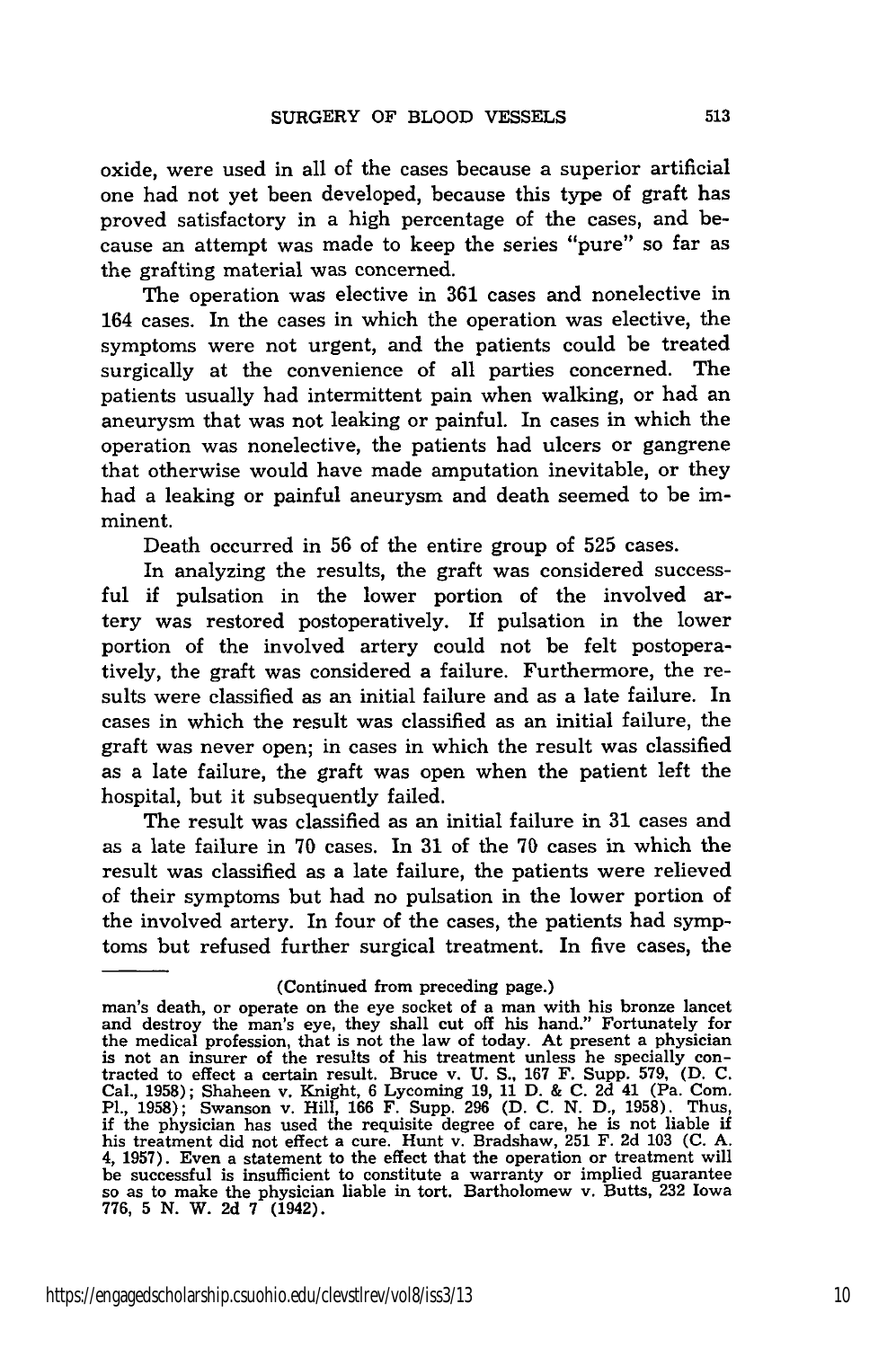grafts were removed because of infection. A regrafting operation was performed in 30 of the 70 cases. In 26 of the 30 cases, the result of the second operation was successful and the patients have remained free of symptoms. The result of the second operation was classified as an initial failure in two cases and as a late failure in two cases.

The final result was successful in 78 per cent of the cases in which the operation was elective. It should be noted that the percentage of late failures has decreased remarkably during the last year and a half. This decrease is due to technical advances.<sup>10</sup> The result was successful in 86 per cent of the cases in which an elective operation was performed for aorto-iliac occlusion and in 82 per cent of the cases in which it was performed for aortic aneurysm. The result also was successful in 68 per cent of the cases in which an elective operation was performed for occlusion of the knee and leg arteries, but a regrafting operation was successfully performed in many of the failures.

The final result was successful in 58 per cent of the cases in which the operation was nonelective, but every successful result in this group of cases represents a salvaged extremity or life. A large number of the failures were initial failures.

There were no late failures in cases in which an elective or nonelective operation was performed for an aortic aneurysm. All of the failures were initial failures and were due to death of the patients.

A histopathologic study of homografts inserted in 33 cases has been made. In three cases, the specimens were obtained at

**<sup>10</sup>**Although it is the duty of a physician or surgeon to keep up with the advances made by his profession, it is also his duty to refrain from trying experiments on his patients except in very rare cases. He must conform to the methods established by his school of practice for the treatment of given conditions, and if he departs from them, he does so at his own peril. This was first decided in Slater v. Baker, 95 Eng. Rep. 860 (1767) and since that time has been more or less continuously followed, e.g., Langford v. Kosterlitz, 105 Cal. App. 705, 290 P. 80 (1930). It has even been held that where only one course of treatment would be approved by physicians of ordinary skill, the adoption of any other course may be evidence of want of ordinary skill or care. Patten v. Wiggin, 51 Me. 594, 81 Am. Dec. 593 (1862); Pike v. Honsinger, 155 N. Y. 201, 49 N. E. 760, 63 Am. St. Rep. 655 (1898).

However, a physician does not have to use the treatment most generally used if he uses a method that has been approved by the profession. Balder v. Rogers, -Fla..\_ 81 **S.** 2d 658, 55 A. L. R. 2d 453 (1954). One court has suggested a test which would validate experiment by research personnel. Essentially the requirement is that the physician first fully explain the dangers to the patient, obtain his consent notwithstanding a complete comprehension of the peril involved, and then, if questioned, be able to justify his experiment by some reasonable theory. Jackson v. Burnham, 20 Colo. 532, 39 P. 577 (1895).